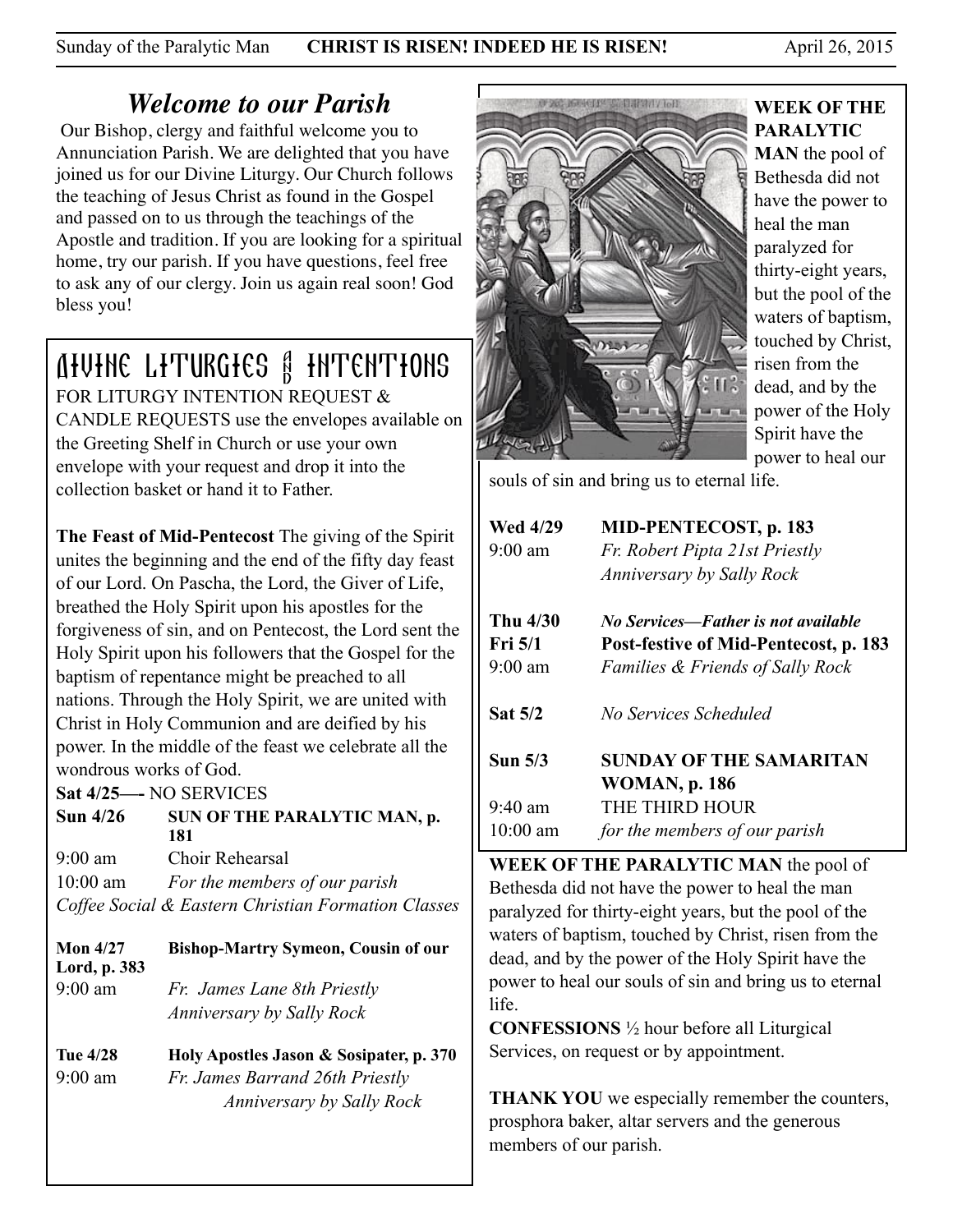**PRAYER REQUESTS** Stella Navarette, Nicholas Moyta, Jean Anderson, Betty Blanger, Betty Perebzak, Sister Kathy Izer, the sister to Fr. Wes Izer, Subdeacon Paul Kilroy from OLOW, Robert O'Loughlin, the father of Fr. Michael, David, the brother of Marilyn Cooper, Richard Sesma, Deanna Keefe, Jean Mayo, Rita Pipta's mother, Ron Lowery & Family, Libby Distefano, Alex Vida, Susan Dovin, Evdokiya Obushko, Kay Weil, Janet Lambert, and Ron, Carol & Gilbert Pasmant, Ethan McArthur. Our Christian friends undergoing persecution in Pakistan, Iraq, Iran, Syria, Egypt and other lands. For "gentle showers" upon our land that it fill our reservoir.

#### **7 DAY CANDLE OFFERING Eternal Light:**  *Intention of Sally Rock*  **Icon of our Lord:**  *Robert & Nina Erickson by Mary Washko*

#### **REMEMBER THOSE WHO SERVE OUR**

**COUNTRY** Dennis Lloyd, Scott Nale, Michael Perko, Matt Reynolds, Robert Skopeck, Jr.

## **Parish Calendar & Upcoming Events** *Cinco de Mayo Luncheon*

Sunday, May 3, 2015 Immediately following the Liturgy Sponsored by John and Linda Crans

### *LUNCHEON MENU*

Salad Chips and Salsa Chicken Enchiladas Refried Beans and Rice Rolls and Butter Ice Cream Coffee / Soft Drinks / Wine

*Take-outs Available Door Prize and Raffle Prizes* 

Adults: \$12.00 Children (4-12): \$6.00 *See Rita Pipta for Tickets and Information*

**ASCENSION OF OUR LORD-**Holyday of Obligation May 13 Wed—Vesper/Liturgy…………7:30 pm May 14 Thu—Feast day Liturgy……….9:00 am

**5TH ALL SOULS SATURDAY** 

May 23 Sat—Liturgy & Panachida……9:00 am

**MEMORIAL DAY—PENTECOST MONDAY** May 25 Mon—Liturgy w/ Procession..9:00 am

**NINTH ANNUAL ROMAN & EASTERN CATHOLIC AND ORTHODOX CHRISTIAN ECUMENICAL SERVICE** of prayer for Christian Unity celebrating Pentecost. Our choir will be singing. See Bob Pipta for info May 29 Fri at Christ Cathedral Arboretum, Garden Grove, CA ……………….7:00 pm

#### **TITHING AND ATTENDANCE REPORT April 19—Myrrh bearer Sunday**

Attendance: Sun: 10:00 am 122 Souls Daily Liturgy 9:00 am 6 souls Adult Tithes : \$3,576.00 Youth Tithes: \$15.85 Bishop's Appeal: \$300.00 Coffee Social: \$85.00 Thank you for your support and love for our Parish.

## **MYRRH-BEARERS RETREAT—MARK YOUR CALENDARS NOW! EPARCHIAL EVENT**

 "Women, be heralds of the Good News!" is the call to all women of this parish to participate in this year's Myrrh-bearers Retreat at the Franciscan Renewal Center in Scottsdale, AZ from Friday, June 26th to Sunday, June 28th.

 The theme is Myrrh-bearers--Women of Faith with a focus on Heart to Heart Evangelization! The retreat is for girls 7-11 years, teen girls from 12-17 and for women 18+ years.

 Costs range from \$75 to \$175 per person based on Track and room accommodations Registration forms are available on the table at the entrance to the church. *Contact: Sister Jean Marie 602-861-9778 or e-mail--jean.sister@cox.net*

**BAKE GOODS** Nut Rolls and Poppyseed Rolls are available in the Parish Kitchen. See Helen Bruce. Thank you for your support.

**GIFT SHOP** Open after the Sunday Liturgy. See Sue Petyo for more information.